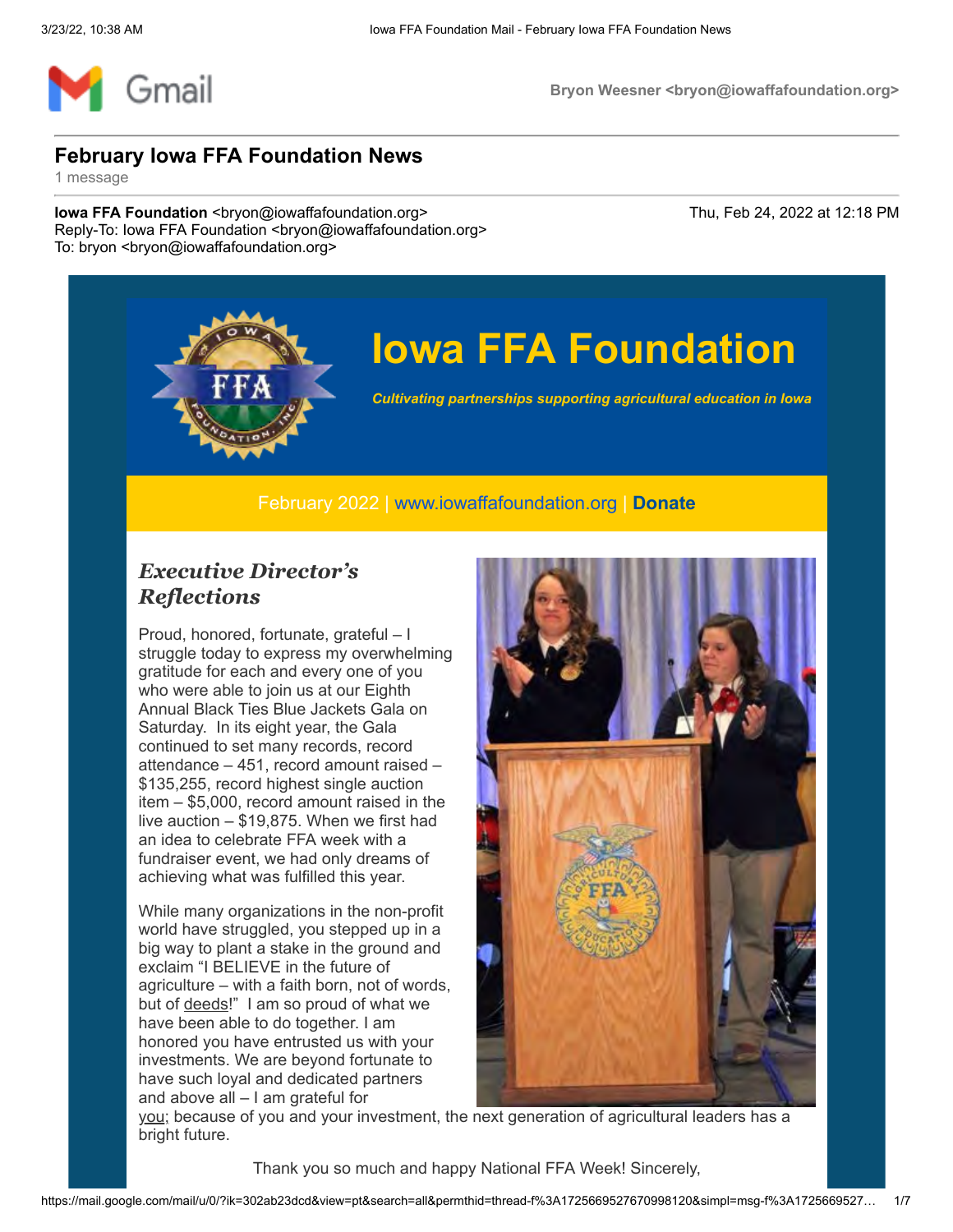Josh



raised a record total amount of \$135,255.

#### **Record Setting 8th Annual Black Ties Blue Jackets Gala**

The 8th Annual Black Ties Blue Jackets Gala was held at the Enrichment Center on Saturday February 19, 2022. This year broke records in almost every single possible way. The committee chose to return to an in person event this year with a virtual option. It was wonderful to see everyone flood the building and support Agriculture Education in person once again. We truly missed you.

After last year's record setting event, we set our sights even higher this year. Our stretch fundraising goal was \$125,000. The total number the morning of the event was something of \$105,000 and we were unsure if that goal was attainable. However, our friends and partners truly pulled through on Saturday night. With more than 100 silent auction items, 451 attendees and 23 live auction items, we

Individuals and corporate partners bought tables, bid on auction items and made monetary donations again and again and again! The silent auction saw 1,104 bids before the hammer closed on the silent auction netting a record \$15,859. The live auction, cried by past Iowa FFA State President, CD Brinegar, had 23 items sold and raised a record \$19,875.

Once again this year, we had the help of Pinnacle Productions out of Sioux Falls, South Dakota make the possibility of a virtual event happen. 50 virtual attendees were able to experience the wonders of Gala from the comfort and safety of their own homes.

Iowa FFA President, Mia Gibson and Iowa PAS President, Jenna Steffen took the group through an evening full of comments from Secretary of Agriculture Mike Naig, U.S. Senator Joni Ernst and Iowa FFA Foundation Board President, Josh Earll. Josh Remington spoke about the goal of implementing agriculture education in every school in Iowa and our commitment to use the first \$50,000 raised to directly support agriculture educators. To celebrate the start of National FFA Week, the FFA Creed was presented by the 2021 Iowa FFA Creed Speaking Champion, Tucker Rohrig from the Creston FFA Chapter and it rang true in the hearts of every attendee.

Staying on the night's trend of supporting education, the entertainment was presented by what former Iowa Governor Chet Culver calls, "The Official Funk Band of Iowa". *The Faculty Lounge* is a ten-piece horn-driven funk band comprised entirely of teachers and had people up on their feet in no time.

The support at Gala this year was record breaking and wonderfully overwhelming. It is so exciting to see just how strong the support of agriculture education is in the state of Iowa. Mark your calendars for the 9th Annual Black Ties Blue Jackets Gala on February 18, 2023. Be sure to get your tickets early next year, it's sure to be another sell out event! See you next year!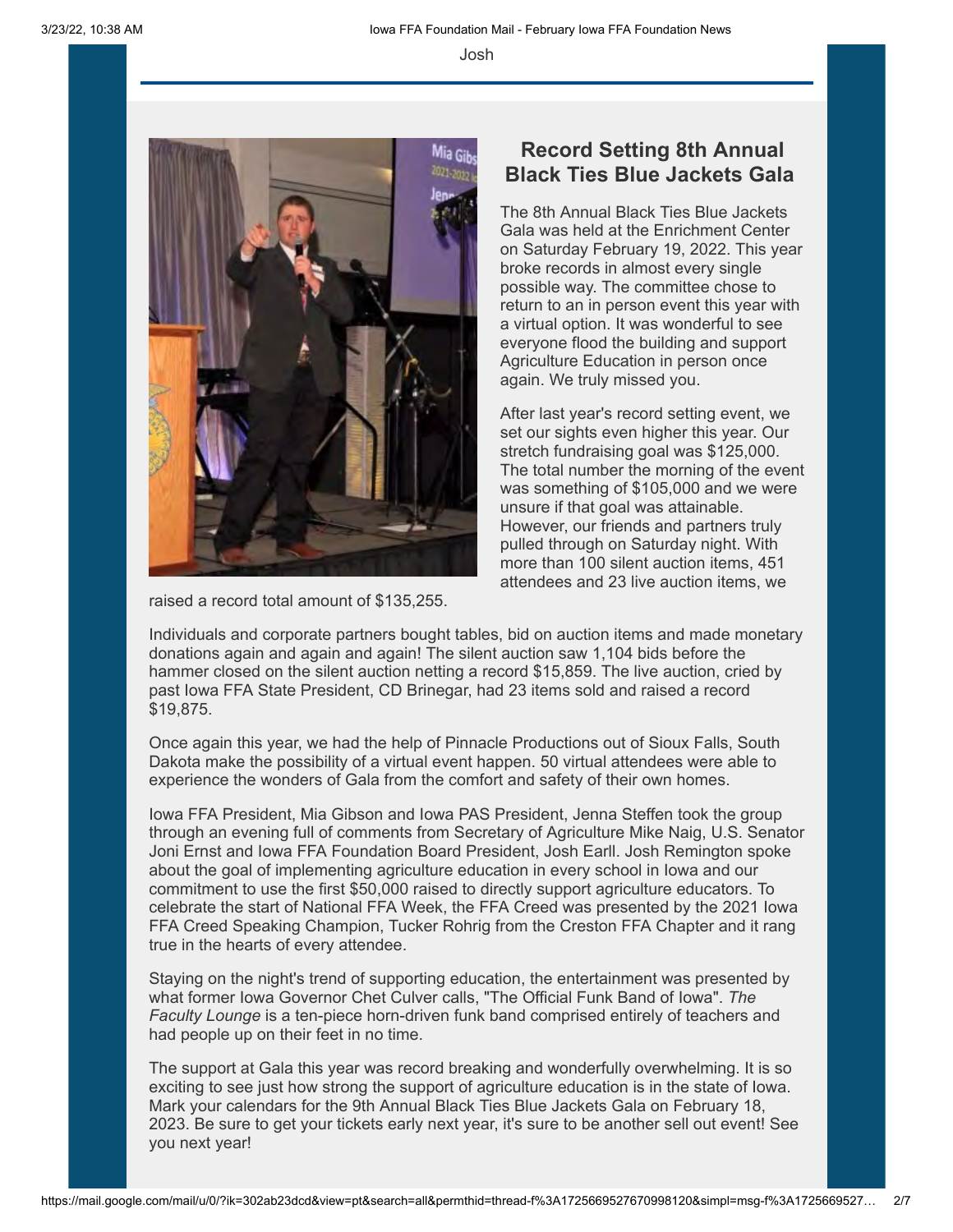

**Photos from Gala, provided by Pinnacle Productions and Dave Doese, can be found [here.](https://eml-pusa01.app.blackbaud.net/intv2/j/E2B264D1-D1F6-4433-A679-44A67F3F37AA/r/E2B264D1-D1F6-4433-A679-44A67F3F37AA_e41bc739-c3ba-497c-b69a-2421ace523f3/l/6901CCF0-7B7D-4E4E-ADA4-676F2C9642D1/c)**



### **Iowa Agricultural Career Show Registration is Open!**

The Iowa Agricultural Career Show is held annually as part of the Iowa FFA State Leadership Conference. Each year 6,500+ student FFA members, advisors, parents, sponsors and guests travel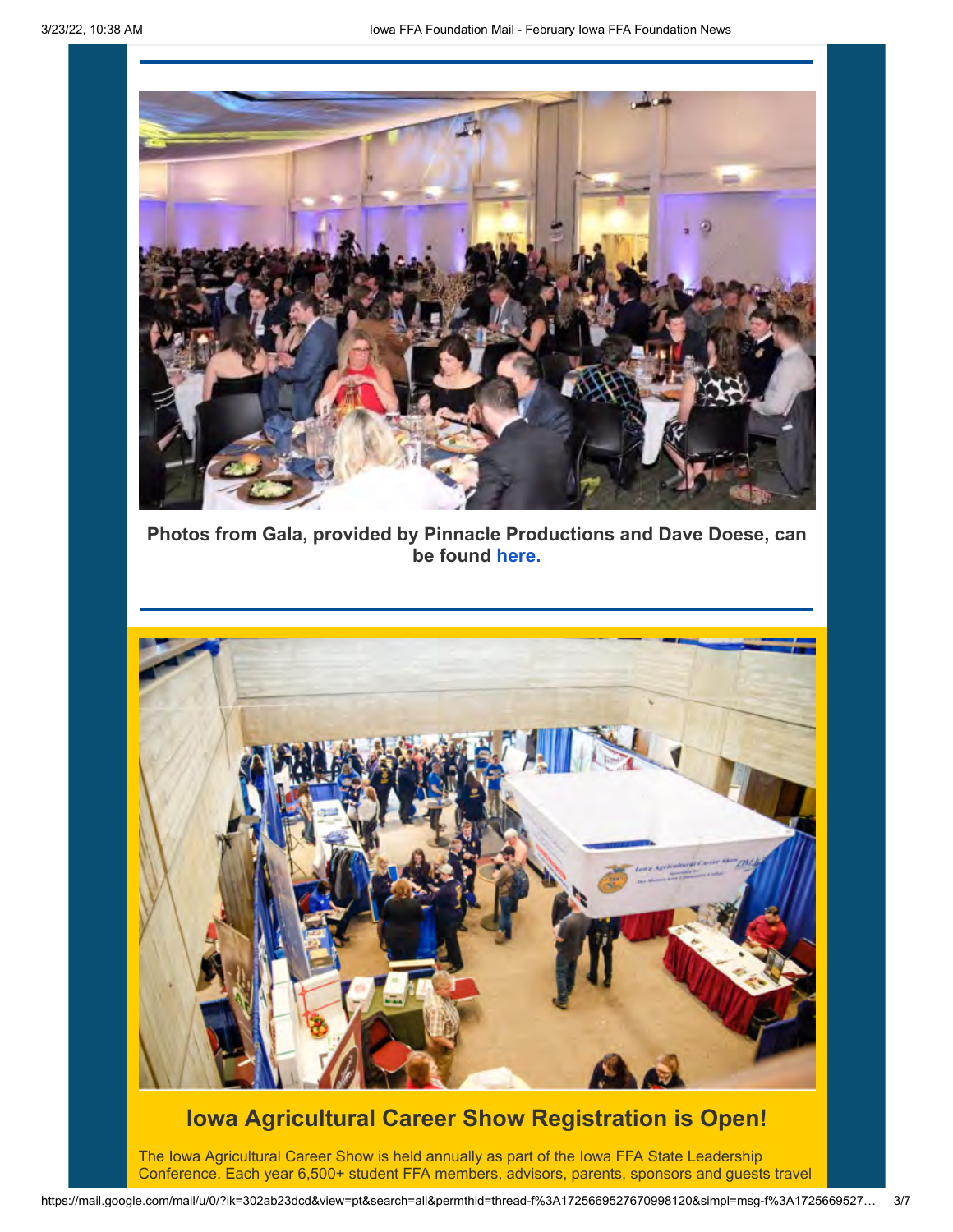to this conference to celebrate the achievements of FFA across the state of Iowa during the previous year. While at the conference, students take time to interact with exhibitors in the career show, helping students to understand the agricultural industry and gain valuable information regarding their career path. While many students are not of the age where they may participate in internships or be actively seeking full-time employment, students take an active role understanding the various components of each career pathway while trying to gain an understanding about how they can achieve their career goals.

Click [here](https://eml-pusa01.app.blackbaud.net/intv2/j/E2B264D1-D1F6-4433-A679-44A67F3F37AA/r/E2B264D1-D1F6-4433-A679-44A67F3F37AA_e41bc739-c3ba-497c-b69a-2421ace523f3/l/1634AF49-037B-460B-BF11-BE406B27CDD7/c) for more information and to register for a booth!

#### **2022 Golden Owl Finalists Named**

Seven Agriculture Educators across the state of Iowa have been named as finalists for the 2022 Iowa Golden Owl Award. The finalists consist of one instructor from each of Iowa's six FFA districts and one from Iowa's post secondary institutions. Each finalist received a plaque and a check for \$500. The finalists will participate in a round of interviews prior to the 94th Iowa FFA State Leadership Conference in April, with the Iowa Golden Owl Award winner announced at the conference. The winner receives the coveted Golden Owl Trophy and a check for \$3,000. The award, in its forth year, is made possible with the support of Nationwide.

![](_page_3_Picture_4.jpeg)

Kevin Cooper Nevada High School

![](_page_3_Picture_6.jpeg)

Micah Weber

![](_page_3_Picture_8.jpeg)

![](_page_3_Picture_9.jpeg)

Mike Cooley East Union High School

![](_page_3_Picture_11.jpeg)

Tess Mittag Boyer Valley High School

![](_page_3_Picture_13.jpeg)

Jon Davis Iowa State University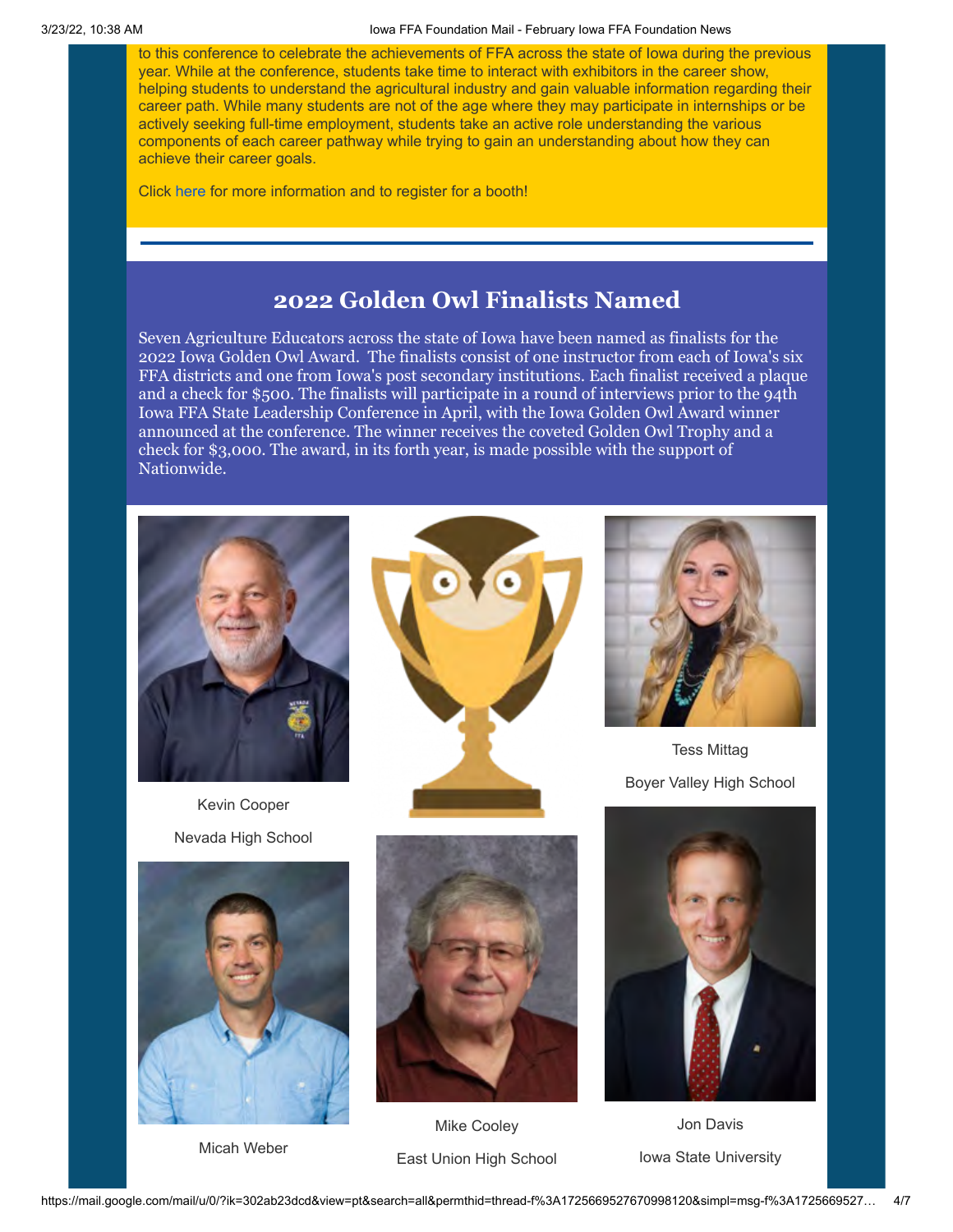Rock Valley High School

![](_page_4_Picture_1.jpeg)

Jamie Christensen Midland High School

![](_page_4_Picture_3.jpeg)

![](_page_4_Picture_4.jpeg)

Ashley Wiebe Muscatine High School

## **Thank you to our 2022 Gold Standard Partners!**

## **2022 IOWA FFA GOLD STANDARD PARTNERS**

**Eagle Partner**  $$100,000 +$ 

![](_page_4_Picture_9.jpeg)

**Emblem Partner** \$25,000 - \$49,999

![](_page_4_Picture_11.jpeg)

![](_page_4_Picture_12.jpeg)

*2000 -*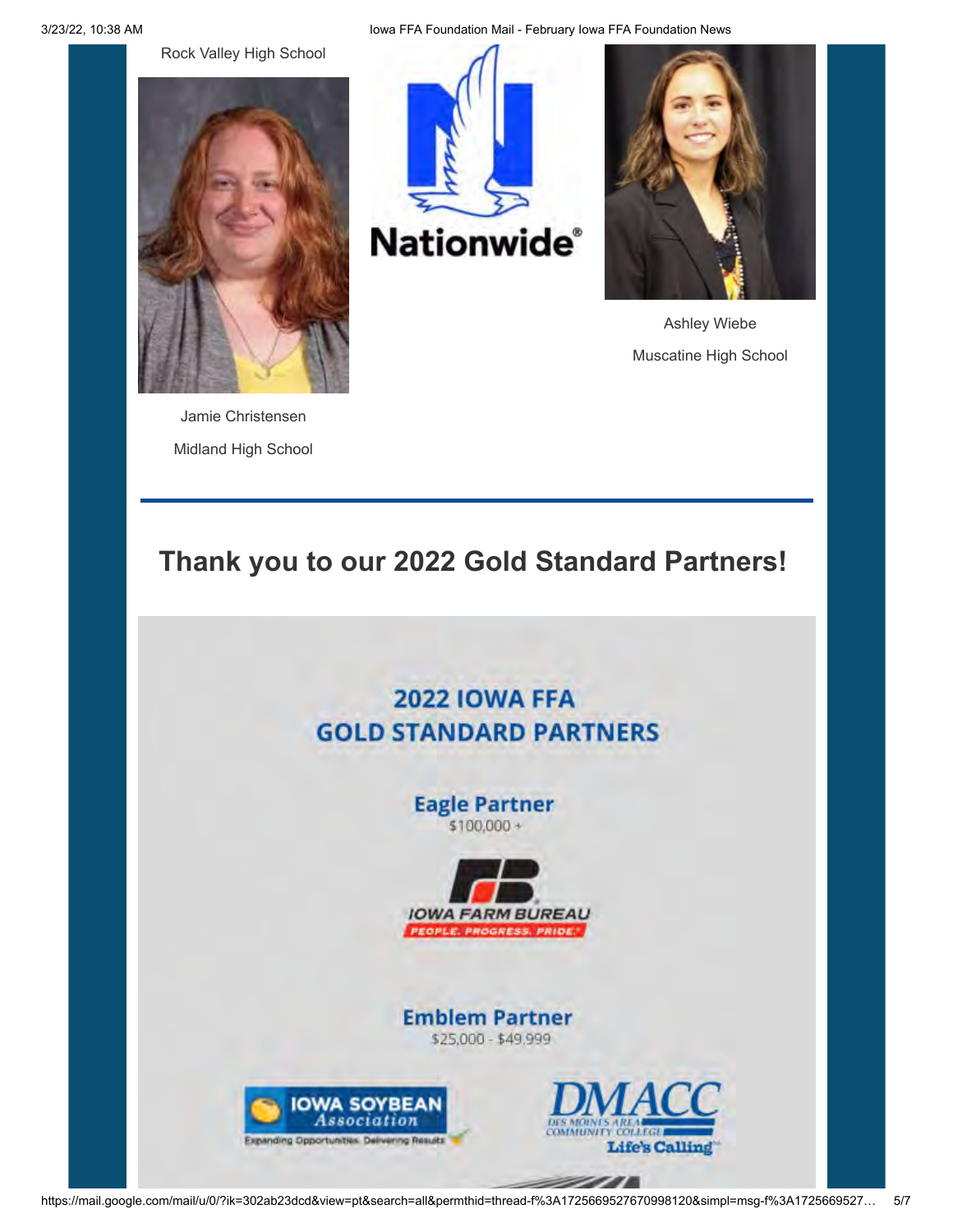![](_page_5_Picture_0.jpeg)